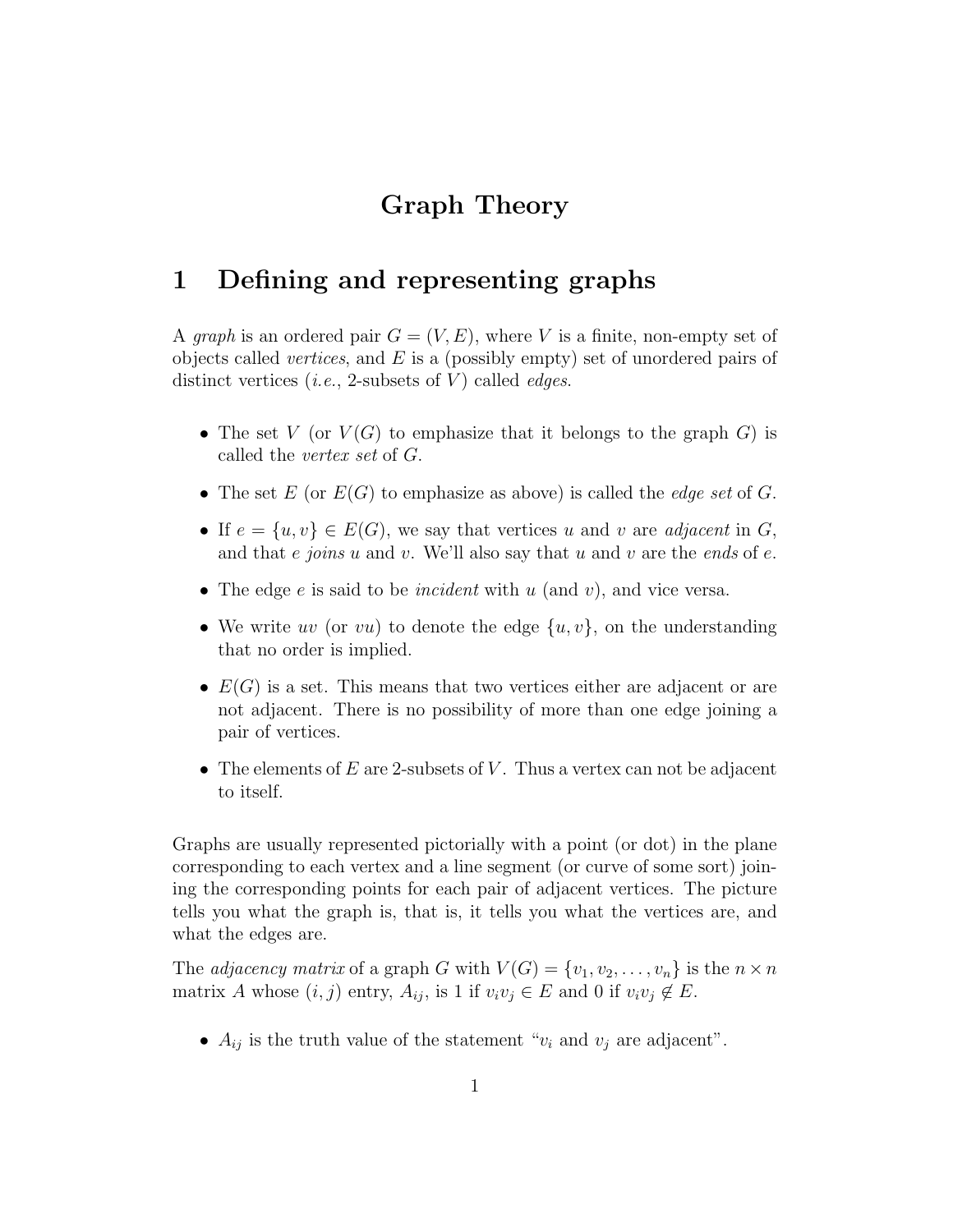- The matrix  $A$  is symmetric.
- Since no vertex can be adjacent to itself, the diagonal entries of A are zeros.

# 2 Equality and isomorphism of graphs

Two graphs are *equal* if they have the same vertex set and the same edge set.

Graphs G and H are *isomorphic* if there is a 1-1 correspondence  $f: V(G) \to V(H)$  such that  $xy \in E(G) \Leftrightarrow f(x)f(y) \in E(H)$ .

The function f is called an *isomorphism*.

- Isomorphic graphs are identical in every respect other than the names given to the vertices.
- A way to prove two graphs are isomorphic is to relabel the vertices of one and obtain the other.
- A way to prove two graphs are not isomorphic, find a property that one graph has and the other one doesn't have.

# 3 Special graphs

A graph is complete if any two different vertices are adjacent. Since any two such graphs on the same number of vertices are isomorphic, we talk about the complete graph on n vertices and denote it by  $K_n$ .

A graph G is *bipartite* if there exist disjoint sets  $X, Y \subseteq V$  such that  $X \cup Y =$ V and every edge has one end in  $X$  and the other in  $Y$ . The ordered pair  $(X, Y)$  is called a *bipartition* of G.

A bipartite graph with bipartition  $(X, Y)$  is a *complete bipartite graph* if every vertex in  $X$  is adjacent to every vertex in  $Y$ . Since any two such graphs with  $m = |X|$  and  $n = |Y|$  are isomorphic, we talk about the complete bipartite *graph* and denote it by  $K_{m,n}$ .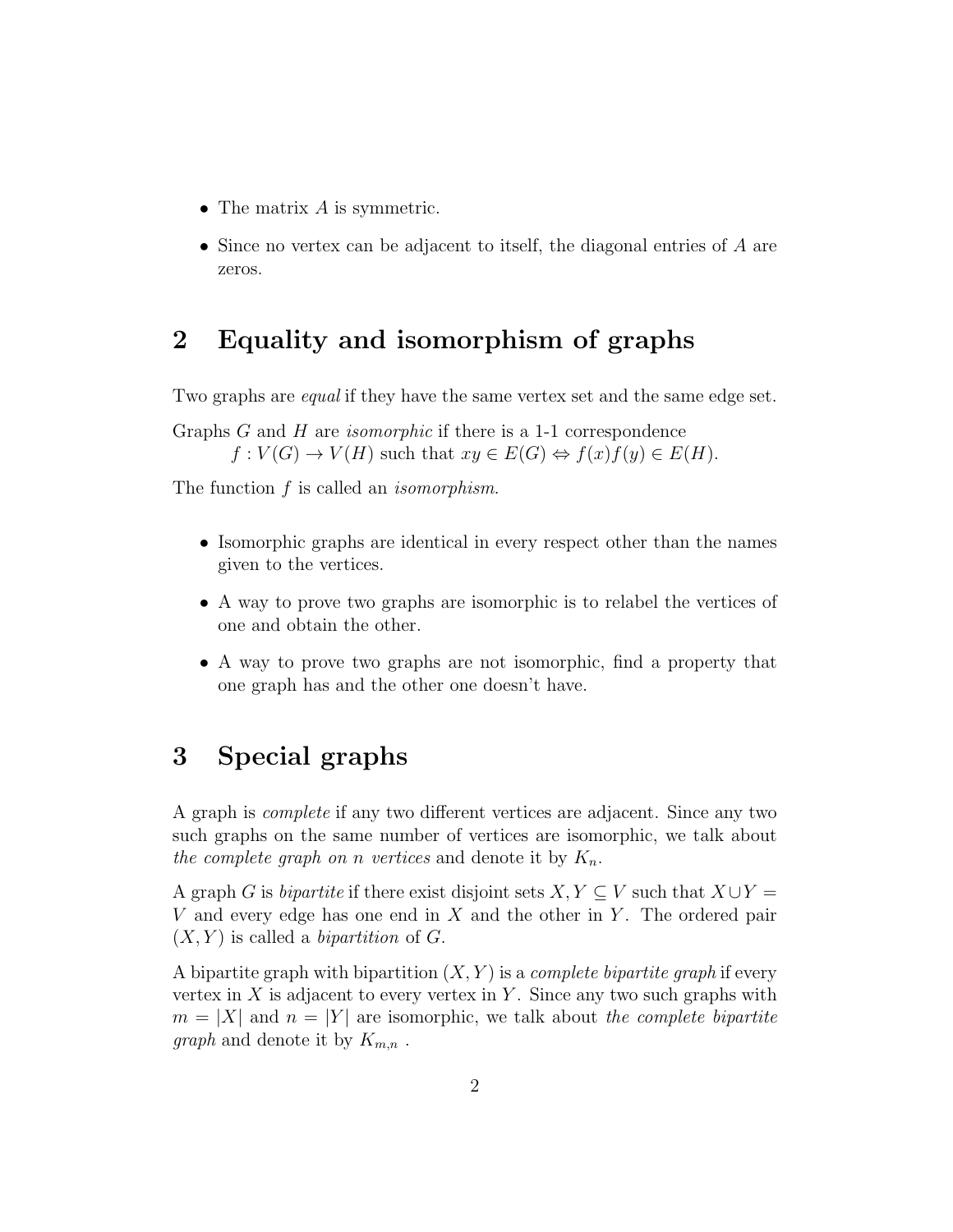#### 4 Vertex degrees

The *degree* of a vertex  $v \in V$ , denoted by  $deg(v)$  (or  $deg_G(v)$ ), is the number of vertices adjacent to v.

• For any vertex  $v \in V$  we have  $0 \leq \deg(v) \leq |V| - 1$ .

**Proposition 4.1.** Let  $G = (V, E)$  be a graph. Then  $\sum_{v \in V} \deg(v) = 2|E|$ .

*Proof.* Every edge of G is counted twice on the RHS. Since an edge  $xy$  contributes one to  $deg(x)$  and one to  $deg(y)$ , every edge is also counted twice on the LHS. Therefore LHS = RHS.  $\Box$ 

- By Proposition 4.1, the sum of the vertex degrees is even.
- By Proposition 4.1, the number of vertices of odd degree is even.
- Since every vertex of  $K_n$  has degree  $n-1$ , it has  $n(n-1)/2 = \binom{n}{2}$  $\binom{n}{2}$ edges.

A graph is r-regular (or regular of degree r) if every vertex has degree r. A graph is regular if it is  $r$ -regular for some  $r$ .

- By Proposition 4.1, does not exist an r regular graph on n vertices if r and n are both odd.
- If r or n is even, then there exists an r-regular graph on n vertices.

**Proposition 4.2.** If a graph  $G$  has at least two vertices, then it has two vertices of the same degree.

*Proof.* Suppose the graph G has  $n > 1$  vertices, then  $0 \le \deg(v) \le n - 1$  for any vertex  $v$ . But a vertex of degree 0 is not adjacent to any other vertex, while a vertex of degree  $n-1$  is adjacent to every other vertex. Thus a graph with  $n \geq 2$  vertices can not have both a vertex of degree 0 and a vertex of degree  $n-1$ . It follows that either  $0 \leq \deg(v) \leq n-2$  for any vertex v, or  $1 \leq \deg(v) \leq n-1$  for any vertex v. In either case, there are  $n-1$  possible value for a collection of n integers, so two of the integers must be equal.  $\Box$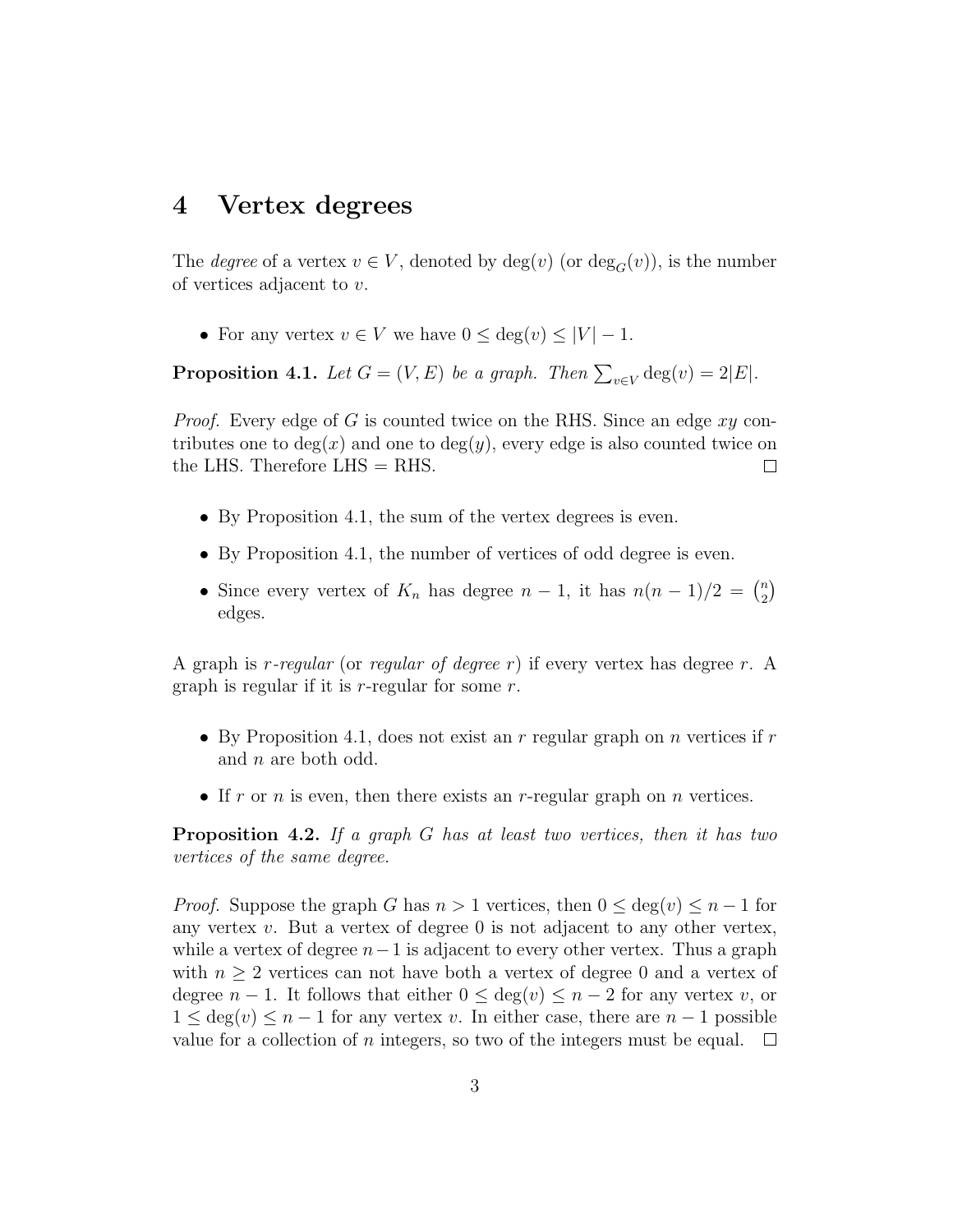A degree sequence of a graph G with n vertices is a sequence of length n whose elements are the degrees of the vertices of G (in some order).

- A graph could have many degree sequences.
- Non-isomorphic graphs might have the same degree sequence.

A sequence  $d_1, d_2, \ldots, d_n$  of non-negative integers is called *graphical* if it is the degree sequence of some graph.

If a sequence of  $n \geq 1$  non-negative integers is graphical, then

- the sum of the elements in the sequence is even;
- the largest element in the sequence must be at most  $n-1$ ;
- if  $n > 1$  then both  $n 1$  and 0 can not both occur in the sequence.

### 5 Subgraphs

A graph H is a subgraph of a graph  $G = (V, E)$  if  $V(H) \subseteq V(G)$  and  $E(H) \subseteq E(G)$ .

A subgraph if a graph such that

- all of the vertices are vertices of  $G$ ;
- all of the edges are edges of  $G$ ;
- every edge of a subgraph joins two vertices belonging to the subgraph.

You can think of asubgraph of  $G$  as being obtained from  $G$  by first selecting some of the vertices of G to belong to the subgraph, and then selecting some of the edges of G joining vertices in this collection to be edges of the subgraph.

A spanning subgraph of a graph G is a subgraph H of G such that  $V(H) =$  $V(G).$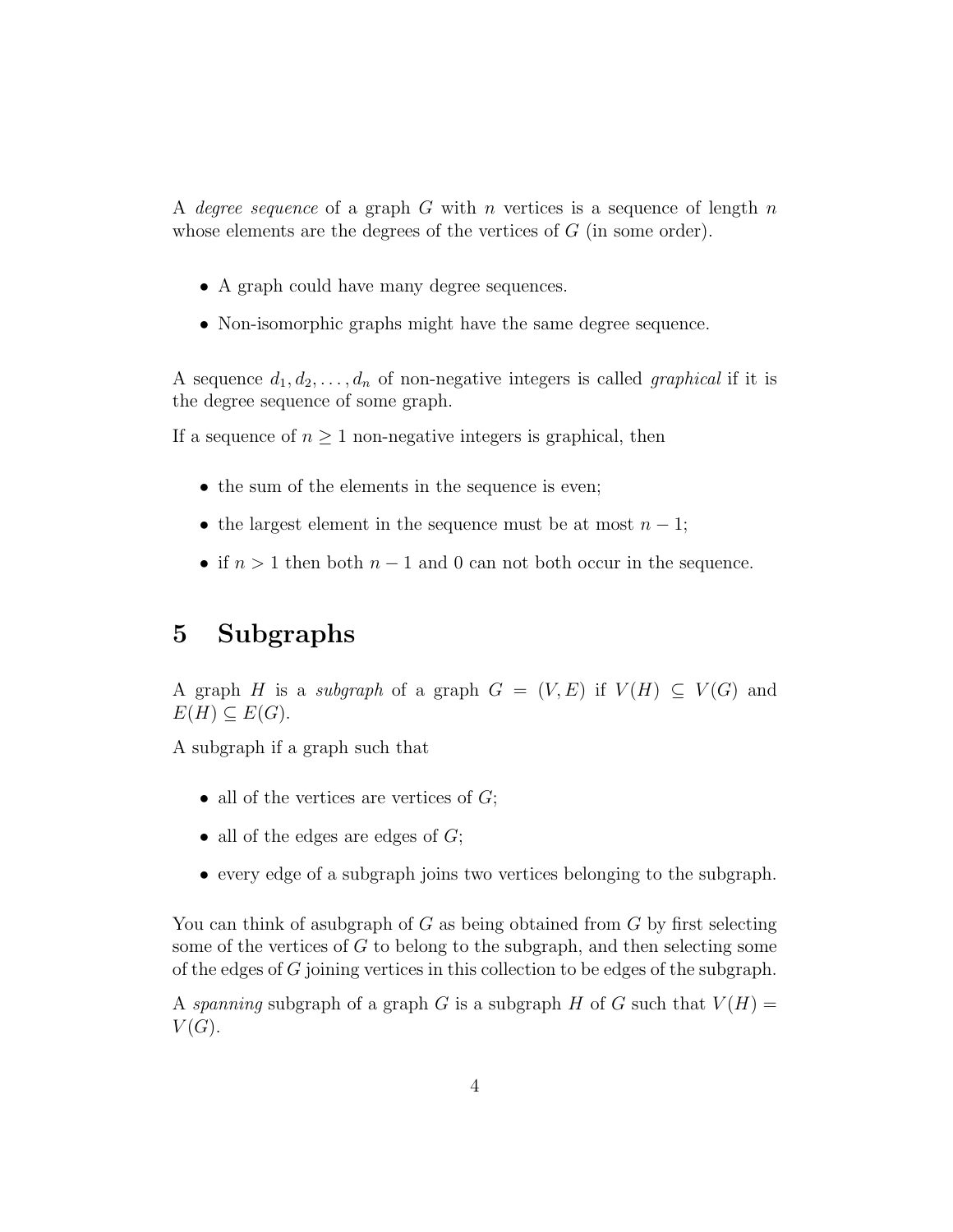- The number of spanning subgraphs of a graph G is  $2^{|E(G)|}$ .
- The number of subgraphs of the complete graph with vertex set  $\{1, 2, \ldots, \}$  $n\}$  is  $2^{n\choose 2}$ . (Many of these are isomorphic.)
- The term labelled means the names of the vertices is important.
- There are  $2^3 = 8$  labelled graphs on 3 vertices, but only 4 non-isomorphic (or, unlabelled) graphs on 3 vertices.

The *complement* of a graph G, denoted  $\overline{G}$  is the graph with the same vertex set as G, and where distinct vertices x and y are adjacent in  $\overline{G}$  if and only if they are not adjacent in G.

- You can think of  $\overline{G}$  as being obtained from the complete graph on  $|V(G)|$  vertices by deleting the edges that belong to G.
- If G and H are isomorphic, then so are  $\overline{G}$  and  $\overline{H}$ .
- $\bullet \ \overline{\overline{G}} = G.$
- A graph is self-complementary if it is isomorphic to its complement. Self complementary graphs exist if and only if the number of vertices is congruent to 0 or 1 modulo 4.

*Notation*: If G is a graph and xy is an edge of G, we use  $G - xy$  to denote the graph obtained from  $G$  by deleting the edge  $xy$ . Formally, this graph has vertex set  $V(G)$ , and edge set  $E(G) - \{xy\}$ . Similarly, of  $x \in V$  then  $G - x$  is the graph obtained from  $G$  be deleting  $x$  and all edges incident with  $x$ . More generally, if  $X \subseteq V$ , then  $G - X$  denotes the subgraphs of G obtained by deleting the vertices in  $X$  and all edges incident with them (so it has vertex set  $V - X$  and edge set  $E - Y$ , where  $Y = \{uv \in E : u \in X \text{ or } v \in X\}$ Similarly, if  $Z \subseteq E$ , then  $G - Z$  denotes the subgraph of G obtained by by deleting the edges belonging to Z.

### 6 Walk, trails, paths, circuits and cycles

A walk in a graph is an alternating sequence of vertices and edges,  $v_0, e_1, v_1, e_2, v_2, e_3$ ,  $v_3, \ldots, e_n, v_n$  such that  $e_i = v_{i-1}v_i$  for  $1 \leq i \leq n$ .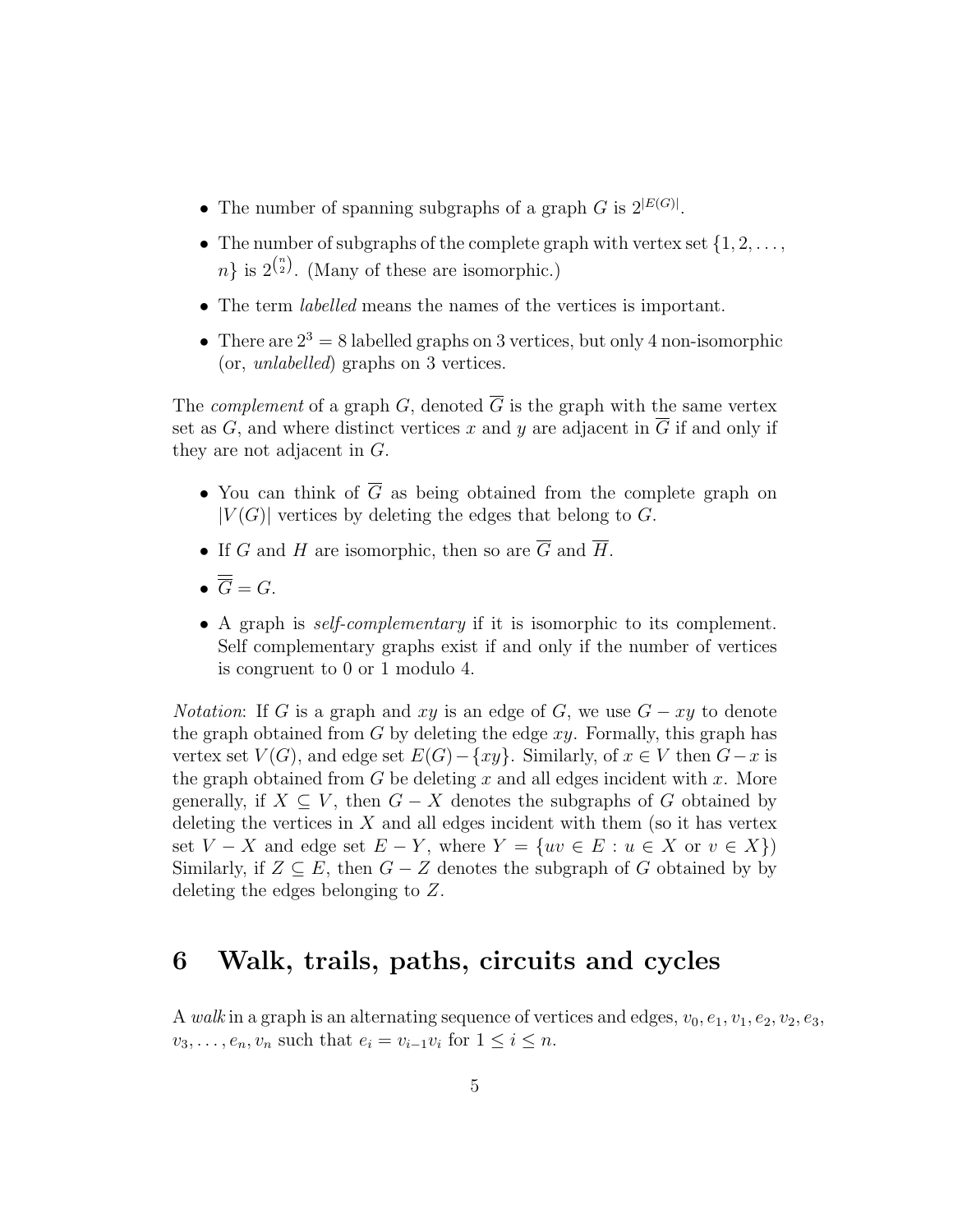- The integer n is the *length* of the walk. (It is the number of edges in the walk.)
- Equivalently, a walk is a sequence of vertices  $v_0, v_1, \ldots, v_n$  such that  $v_{i-1}v_i \in E, \ 1 \leq i \leq n.$

A walk is

- a *trail* if no edge is repeated;
- a *path* if no vertex is repeated;
- *closed* if  $v_0 = v_n$  (note that a path can't be closed).
- Every path is a trail, and every trail is a walk.
- There are walks which are not trails, and trails which are not paths.

**Proposition 6.1.** If a graph G has an walk that starts at x and ends at y, then it has a path that starts at x and ends at y.

Proof idea: If a vertex is repeated, then part of the walk can be deleted so that a shorter walk from x to y is obtained. This a shortest walk from x to y must be a path.

*Proof.* Let  $P: (x = x_0), x_1, x_2, \ldots, (x_k = y)$  be a shortest walk from x to y. If it is not a path, then there is a repeated vertex. Therefore there exist subscripts i and j such that  $0 \leq i < j \leq k$  such that  $x_i = x_j$ . But then  $(x = x_0), x_1, x_2, \ldots, (x_i = x_j), x_{j+1}, \ldots, (x_k = y)$  is a shorter walk from x to  $y$ , a contradiction. Therefore  $P$  is a path.  $\Box$ 

A cycle is a closed walk of length at least three in which the vertices are distinct except the first and last.

A closed trail is called a circuit.

- Circuits can have length 0, cycles can't.
- In a circuit no edge is repeated.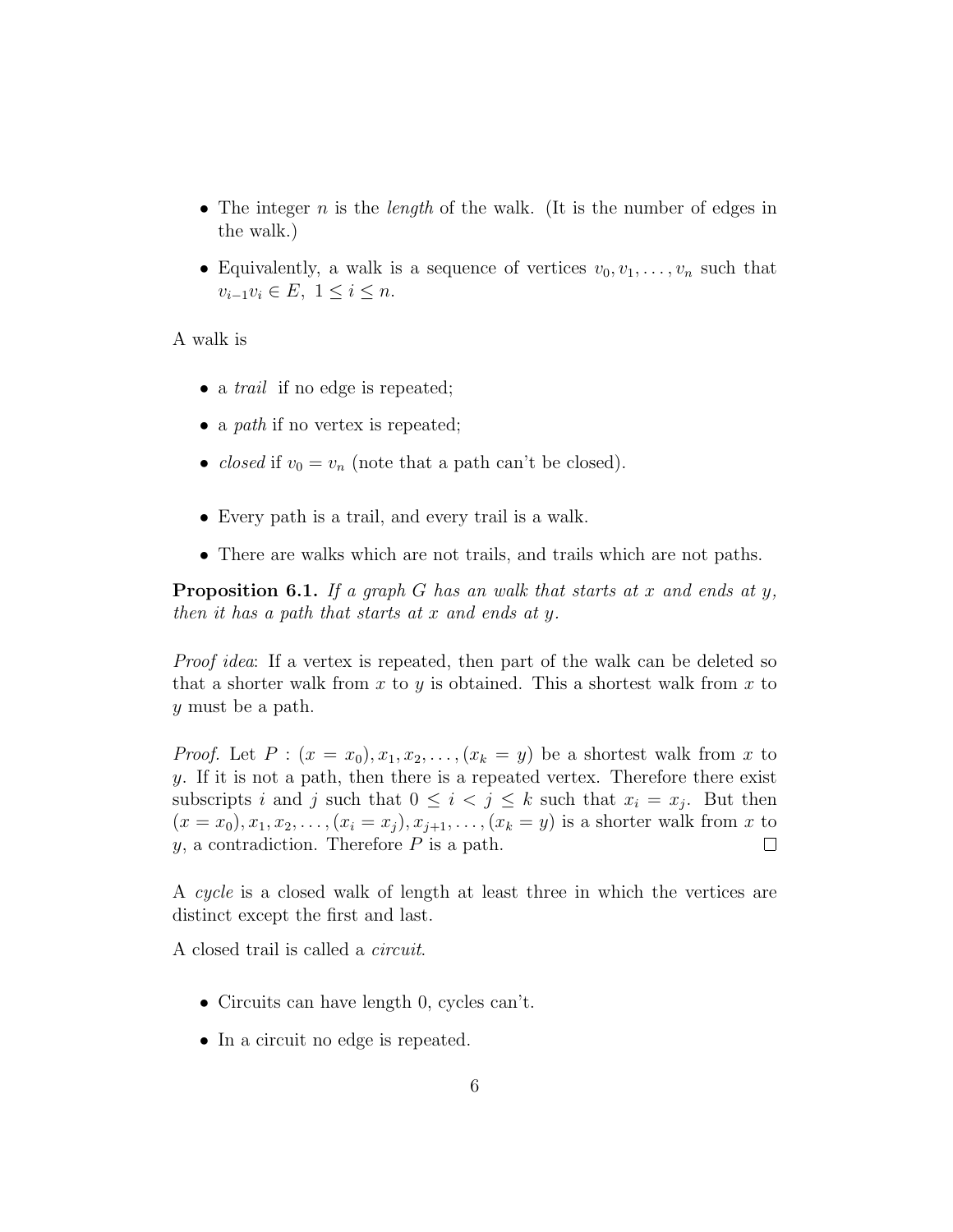- Circuits can have repeated vertices other then the first and last, cycles can't.
- Every cycle is a circuit.
- There are many circuits that are not cycles.

Similar arguments as in the proof of Proposition 6.1 prove:

- If G has a circuit of positive length containing the vertex v, then it has a cycle containing v.
- If G has a closed walk of odd length, then it has a cycle of odd length.

It is not true that if a graph contains a closed walk (containing a vertex  $v$ ) then it contains a cycle (containing a vertex  $v$ ).

**Proposition 6.2.** Let G be a graph in which every vertex has degree at least k. Then, G has a path of length at least k. Further, of  $k \geq 2$ , then G has a cycle of length at least  $k + 1$ .

Proof. We prove the first statement. The proof of the second statement is similar. Let  $P = v_0, v_1, \ldots, v_p$  be a longest path in G. If some vertex adjacent to  $v_0$  does not belong to P, then there is a longer path than P. Hence, every vertex adjacent to  $v_0$  belongs to P. Since  $deg(v_0) \geq k$  we must have  $p \geq k$ . Thus G has a path of length at least k.  $\Box$ 

#### 7 Connectedness and components

A graph is *connected* if, for any two different vertices u and v, there exists a walk from u to v; otherwise it is *disconnected*. A (connected) *component* of a graph  $G$  is a maximal connected subgraph of  $G$ .

• *maximal* is with respect to inclusion. (By contrast, "maximum" is with respect to size.)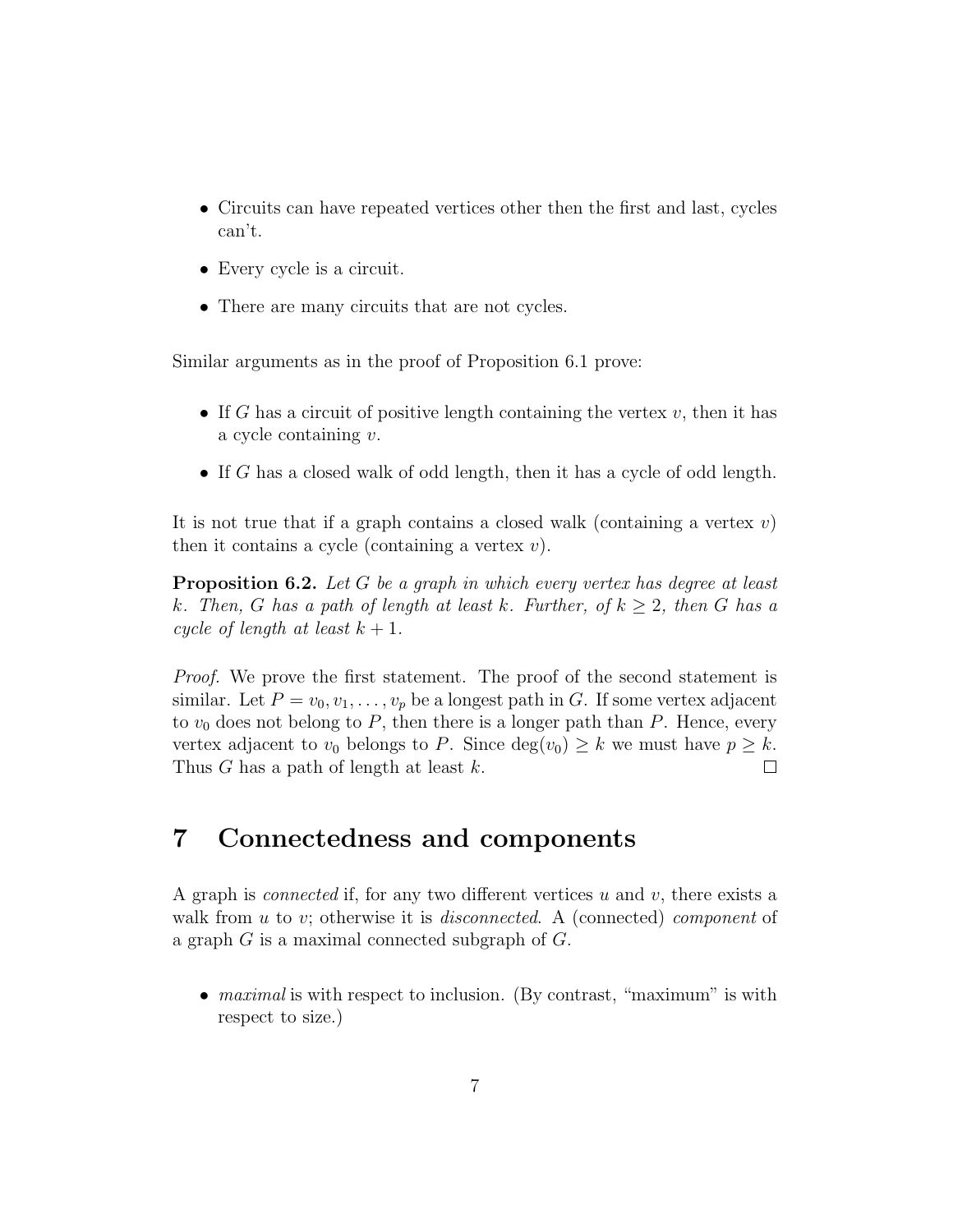- A graph is connected if and only if it has only one component, and disconnected if and only if it has at least two components.
- Because of Proposition 6.1, the term "walk" in the definition of connected could be (and often is) replaced by "path".

### 8 Eulerian graphs

An Euler trail (or Eulerian trail) in a graph G is a trail that includes all of the vertices and edges of G. A closed Euler trail is called an Euler tour or Eulerian circuit. A graph is Eulerian if it has an Eulerian circuit.

Theorem 8.1. A graph G has an Eulerian circuit if and only if it is connected and every vertex has even degree.

Proof. It is clear that a graph with an Eulerian circuit is connected because the circuit contains every vertex of G. Each time an Eulerian circuit passes through a vertex, it uses exactly two edges incident with that vertex. The first and last edge of the trail each account for one edge incident with the same vertex. Thus the tour accounts for an even number of edges incident with each vertex. Since it contains all of the vertices and edges of  $G$ , it follows that the degree of each vertex of  $G$  is even.

The proof of the converse is by induction on the number,  $m$ , of edges of  $G$ . The statement is true if  $m = 0$  because the only possibility is that  $G \cong K_1$ . Suppose the statement is true for all connected graphs with fewer than  $m$ edges in which every vertex has even degree. Let  $G$  be a connected graph with  $m$  edges in which every vertex has even degree.

Let C be a longest circuit in G. By Proposition 6.2, the length of C is positive. We claim that C is an Eulerian circuit. Suppose not.

Let  $E(C)$  denote the edge set of C. Since C uses an even number of edges (possibly 0) incident with each vertex of  $G$ , every vertex of  $G - E(C)$  has even degree. By the induction hypothesis, every component of  $G-E(C)$  has an Eulerian circuit. Since C is not an Eulerian circuit, there is a component of  $G - E(C)$  in which the Eulerian circuit has positive length, call it H.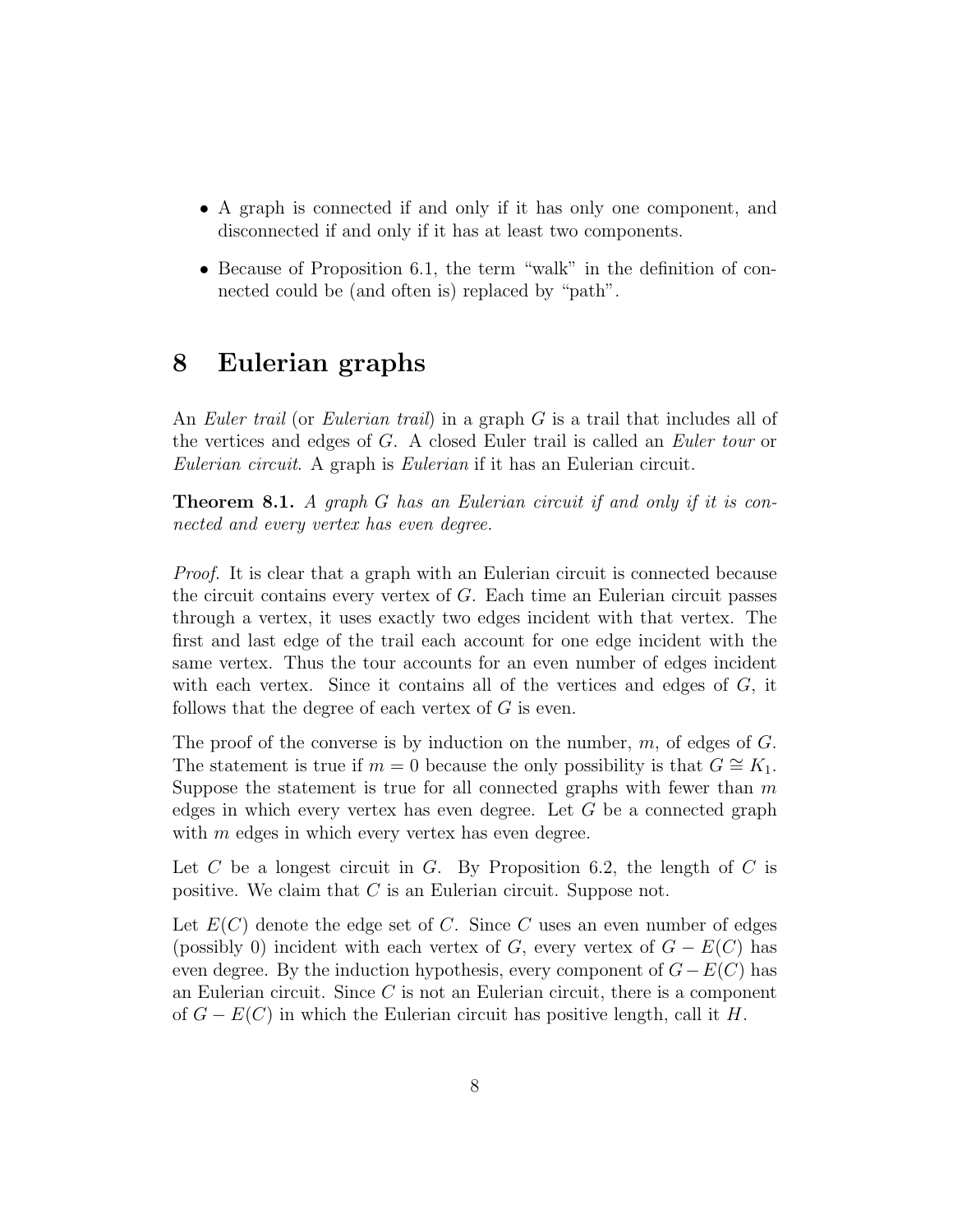Since G is connected and  $G - E(C)$  is not connected, some vertex  $x \in$  $V(H)$  belongs to C. But then the circuit obtained by following C up to x, then the Eulerian circuit of  $H$ , then the remainder of C is longer than  $C$ , a contradiction. Therefore C is an Eulerian circuit.

The result now follows by induction.

- $\Box$
- Theorem 8.1 gives an easy criteria for proving that a graph has/doesn't have an Eulerian circuit. If it does, describe the tour, and if it doesn't then show that it (the graph) is disconnected or has a vertex of odd degree.
- The proof also gives an algorithm for constructing the trail when it exists. Start at any vertex of odd degree, and construct a maximal trail. If it contains all of the edges in the graph, then you're done. Otherwise, delete all of the edges in your trail. In each component of the resulting graph, all vertices will have even degree. The graph is necessarily disconnected because the trail contains all edges incident with its last vertex (otherwise it would not be maximal!). There will be a last vertex  $w$  on the trail which belongs to a component that has edges. This component has an Eulerian circuit starting and ending at  $w$ , and this "little tour" can be "added in" to your trail to give a longer trail. The little tour can be be found using the same procedure (or, assumed to exist by induction). Repeating this process for each extended trail eventually results in an Eulerian circuit of the graph.

Corollary 8.2. A graph has an Euler trail if and only if it is connected and has 0 or 2 vertices of odd degree.

Proof. If there are no vertices of odd degree, the result follows from Theorem 8.1. Suppose there are 2 vertices of odd degree; call them  $u$  and  $v$ .

Construct a new graph  $G'$  by adding a new vertex, x, and joining it to u and to v. Then every vertex of  $G'$  has ever degree, so  $G'$  has an Eulerian circuir. Without loss of generality the circuits starts at  $x$ , and the first vertex after x is u. Since x has degree 2, the penultimate vertex in the circuit (the next to last vertex in the circuit) is v. Since G is obtained from  $G'$  by deleting x, it follows that G has an Euler trail that starts at  $u$  and ends at  $v$ .  $\Box$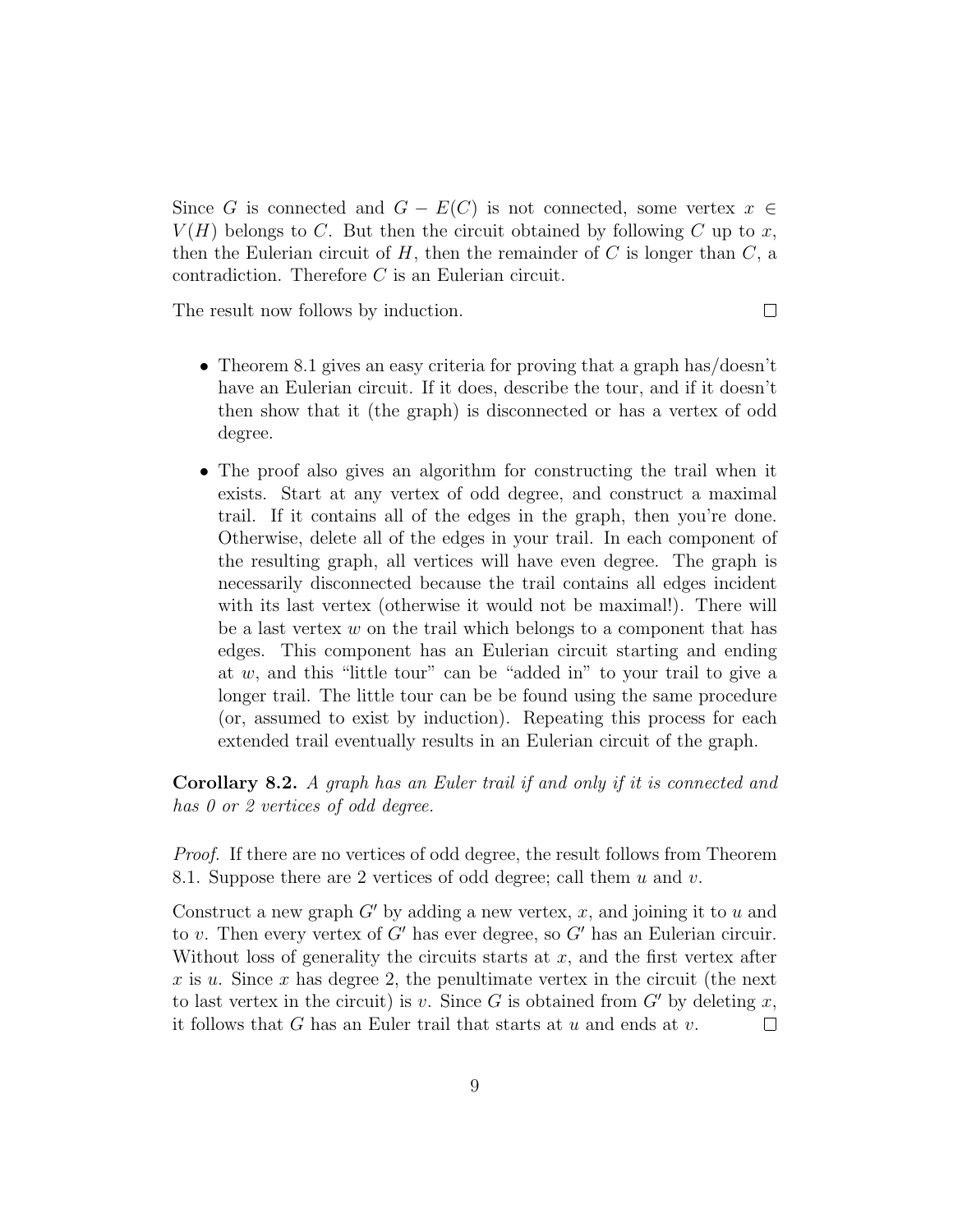- From the counting argument in the proof of Theorem 8.1, if  $G$  is connected and has exactly 2 vertices of odd degree, then an Euler trail must start at one of them and end at the other.
- The proof of Corollary 8.2, together with the proof of Theorem 8.1, tells you how to find and Euler train an a connected graph with exactly 2 vertices of odd dergee.

# 9 Hamiltonian graphs

A Hamilton cycle (or Hamiltonian cycle) in a graph G s a cycle that contains every vertex of G. A graph that has a hamilton cycle is said to be Hamiltonian.

A Hamilton path (or Hamiltonian path) in a graph  $iG$  s a path that contains every vertex of G.

- A graph with a Hamiltonian cycle is connected.
- A Hamilton cycle of a contains every vertex of a graph exactly once, whereas an Eulerian circuit contains every edge exactly once (and every vertex at least once).
- There are graphs with both a Hamilton cycle and an Eulerian circuit, graphs with neither, and graphs with one but not the other.
- There is no known theorem that characterizes the graphs that have a Hamilton cycle (or a Hamilton path).

Let  $n \geq 0$  be an integer. The *n-cube* is the graph,  $Q_n$ , with vertex set equal to the set of binary sequences of length  $n$ , and in which vertices (sequences)  $s_1$  and  $s_2$  are adjacent if and only if they differ in exactly one place.

- $|V(Q_n)| = 2^n$ .
- $Q_n$  is *n*-regular.
- $|E(Q_n)| = n2^{n-1}$ .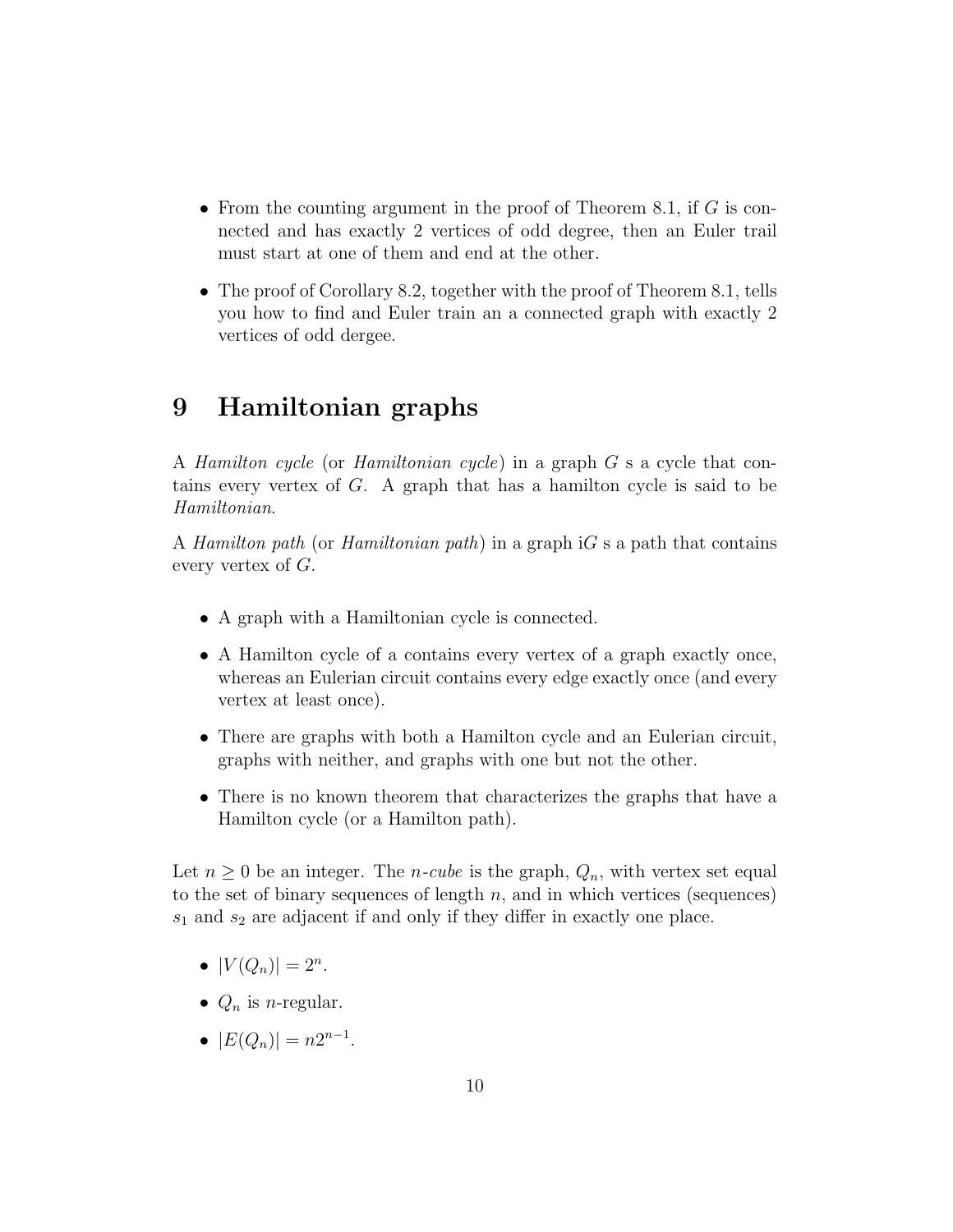•  $Q_n$  is bipartite.

For  $n > 0$ , let  $V_0$  be the set of vertices of  $Q_n$  in which the first entry is 0, and let  $V_1$  be the set in which the first entry is 1. Then  $V = V_0 \cup V_1$ . The subgraph with vertex set  $V_0$  and all edges with both ends in  $V_0$  is isomorphic to  $Q_{n-1}$ . The same holds for  $V_1$ . Thus,  $Q_n$  can be constructed from 2 copies of  $Q_{n-1}$  by prefixing the vertices of one copy with 0, prefixing the vertices of the other copy with 1, and then joining 0s to 1s for each vertex s of  $Q_{n-1}$ .

**Theorem 9.1.** For all  $n \geq 2$ , the graph  $Q_n$  is Hamiltonian.

Proof idea: use the recursive structure of  $Q_n$  to piece together Hamilton cycles in the two smaller cubes from which  $Q_n$  is constructed.

*Proof.* By induction on n. The graph  $Q_2$  itself a cycle of length 4, so it is Hamiltonian. Suppose that  $Q_n$  is Hamiltonian for some  $n \geq 2$ . Let  $s_1, s_2, \ldots, s_{2n}, s_1$  be a Hamilton cycle in  $Q_n$ .

Now consider  $Q_{n+1}$ . By the induction hypothesis and the recursive construction of  $Q_n$ , the sequence

$$
0s_1, 0s_2, \ldots, 0s_{2^n}, 1s_{2^n}, 1s_{2^n-1}, \ldots 1s_1, 0s_1
$$

is a Hamilton cycle. The result now follows by induction.

 $\Box$ 

#### 10 Trees

A tree is a connected graph that has no cycles (i.e., a connected acyclic graph).

By Proposition 6.2, a connected graph with no cycles can not have all vertices of degree at least 2. Therefore there is a vertex of degree 1.

A leaf of a tree is a vertex of degree 1.

The following is proved by considering a longest path, and then using the same idea as in the proof of Proposition 6.2, together with the fact that there are no cycles, to show that its ends must have degree 1.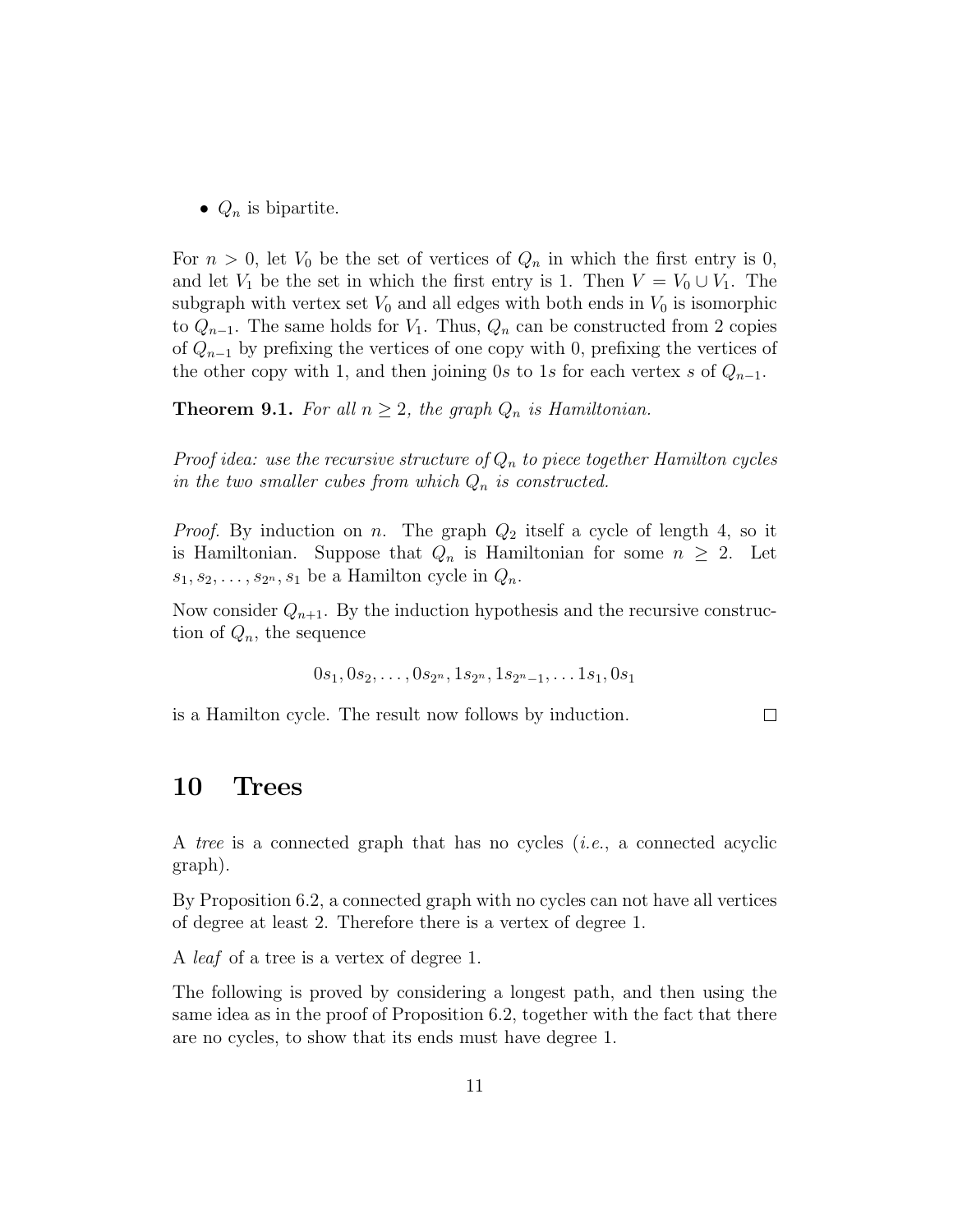**Proposition 10.1.** A tree with at least 2 vertices has at least 2 vertices of degree 1.

Leaves are useful because, if  $\ell$  is a leaf, then it can not appear in a path between two vertices u and v in  $V - \{x\}$ . Thus, if T is a tree, and x is a leaf, then  $T - x$  (the subgraph obtained by deleting x and the edge incident with it) is also a tree.

**Theorem 10.2.** Suppose that T has  $n \geq 1$  vertices. The following statements are equivalent:

- 1. T is a tree.
- 2. T is a connected graph with  $|E| = n 1$ .
- 3. There is a unique path between any two vertices of T.

*Proof.* (1)  $\Rightarrow$  (2). Since T is a tree, it is connected. We show that  $|E| = n-1$ by induction on  $n$ . A tree with 1 vertex has no edges, so the statement is true when  $n = 1$ . Suppose that every tree with k vertices has exactly  $k - 1$ edges, for some  $k \geq 1$ .

Let T be a tree with  $k+1$  vertices. By Proposition 10.1, the tree T has a leaf,  $\ell$ . Since  $T - \ell$  is a tree with k vertices, by the induction hypothesis it has exactly  $k - 1$  edges. Since T has 1 more edge than  $T - \ell$ , it has k edges. The result now follows by induction.

 $(2) \Rightarrow (1)$ . The proof is by induction on n. A graph with 1 vertex and no edges is a tree. Suppose that every connected graph with k vertices and  $k-1$ edges is a tree, for some  $k \geq 1$ .

Let T be a connected graph with  $k+1$  vertices and k edges. Since the sum of vertex degrees is  $2((k+1)-1) < 2(k+1)$ , the graph T has a vertex x of degree less than 2. Since  $T$  is connected, the vertex  $x$  must have degree 1. The graph  $T - x$  is connected and has  $k - 1$  edges. Hence, by the induction hypothesis, it is a tree.

But then  $T$  is also a tree. It is connected by hypothesis. A vertex of degree 1 can not be in a cycle, so it is acyclic (since  $T - x$  is acyclic, any cycle of T must contain  $x$ ). The result now follows by induction.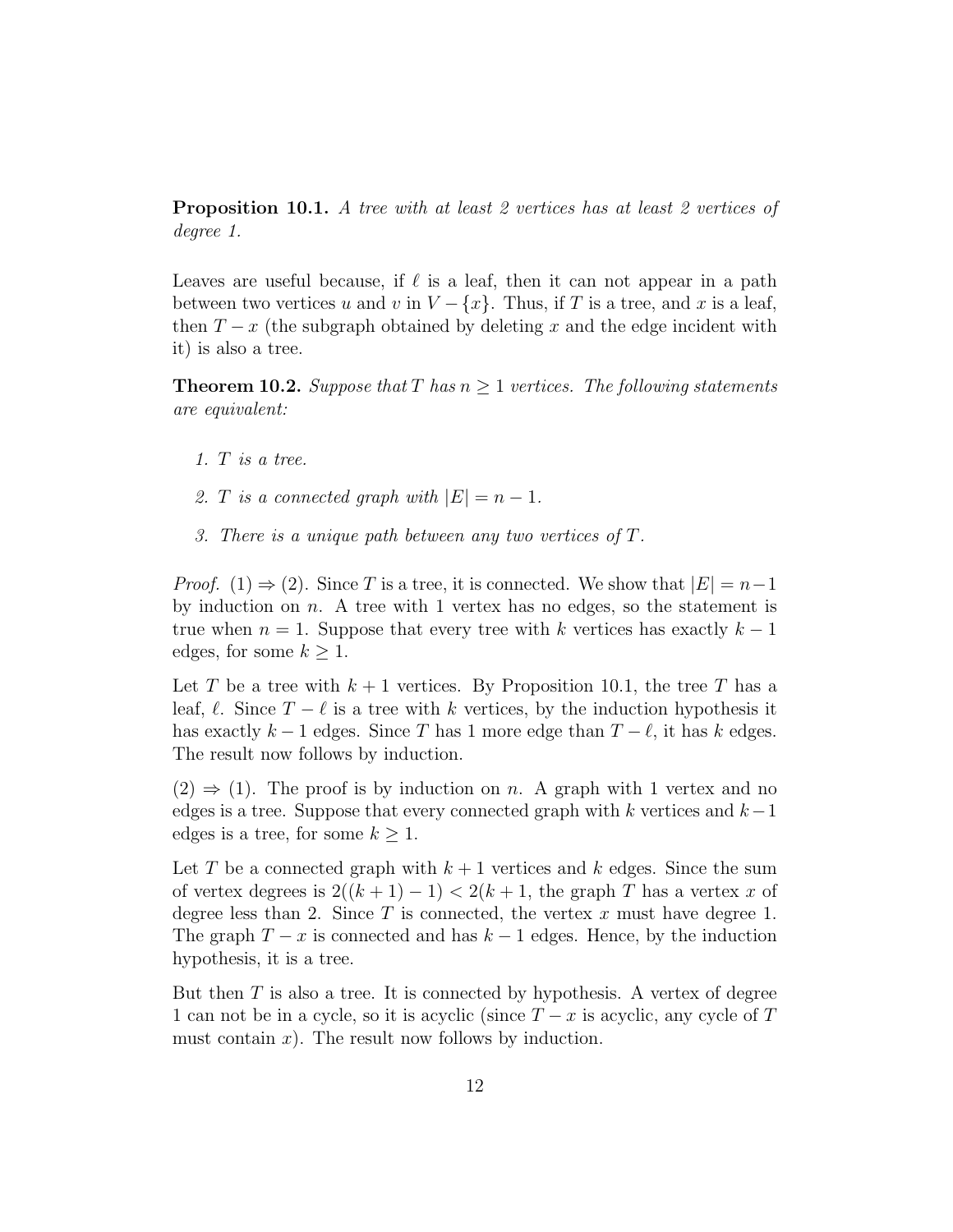$(1) \Rightarrow (3)$ . Since T is connected, there is a path between any two vertices. It remains to show uniqueness. Suppose that  $P: (x = v_0), v_1, \ldots, (v_k = y)$ and  $Q: (x = w_0), w_1, \ldots, (w_\ell = y)$  are two different paths from x to y. Since  $v_0 = w_0$  and the paths are different, there exists a smallest subscript, i, such that  $v_{i+1} \neq w_{i+1}$ . Similarly, since  $w_{\ell} = v_k$ , there exists a smallest subscript  $j > i + 1$  such that  $w_j$  belongs to P; say  $w_j = v_t$ . Note that  $t > i$  since P is a path. Then  $(v_i = w_i), w_{i+1}, \ldots, (w_j = v_t), v_{t-1}, \ldots, v_i$  is a cycle in T, a contradiction. Thus any two vertices of  $T$  are joined by a unique path.

 $(3) \Rightarrow (1)$ . If any two vertices of T are joined by a unique path, then T is connected. Since there are two different paths between any two vertices belonging to a cycle, it follows that  $T$  is acyclic. Therefore,  $T$  is a tree.  $\Box$ 

# 11 Planar graphs

A graph is planar if it can be drawn in the plane so that edges meet only at their ends. A plane embedding of a planar is a drawing of the graph in the plane so that edges meet only at their ends. The term plane graph is used to refer to a planar embedding of a planar graph.

- a graph is planar of it can be drawn in the plane so no edges cross.
- A graph is planar if it has a plane embedding. Planar graphs also have drawings in which edges cross.

A plane graph divides the plane into a number of (topologically) connected regions called faces.

- If the graph is finite, one of the faces is infinite. It is sometimes called the exterior face.
- Every edge is incident with (that is, touches) one or two faces. An edge in a cycle is incident with 2 faces.

**Theorem 11.1** (Euler's formula). Let G be a connected plane graph with v vertices, e edges and f faces. Then

$$
v - e + f = 2.
$$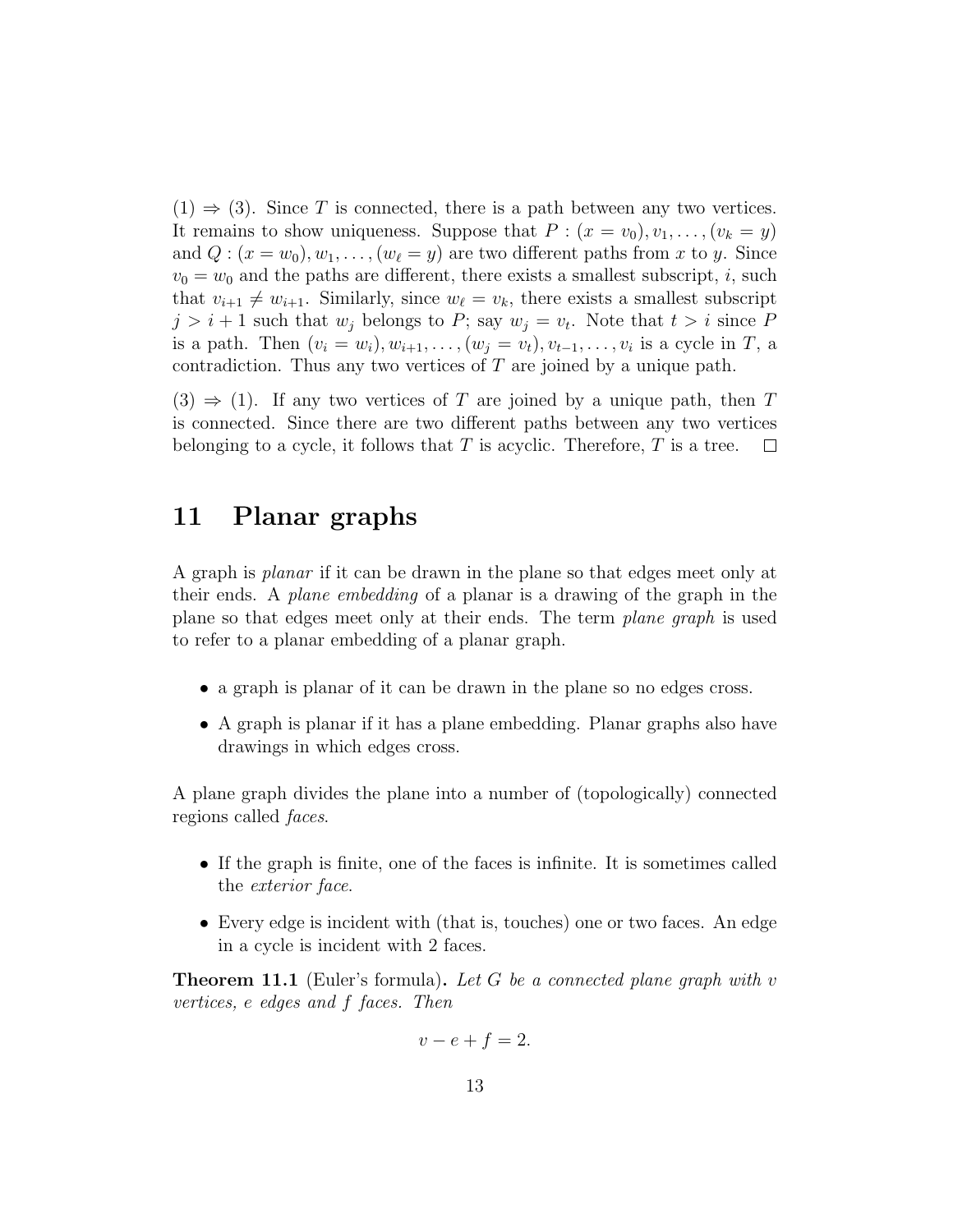• By Euler's formula, any two plane embeddings of a planar graph have the same number of faces.

Euler's formula can be used to show  $K_{3,3}$  and  $K_5$  are not planar. We will see later (Kuratowski's theorem) that there is a sense in which any non-planar graph "contains" one of them as a subgraph.

**Proposition 11.2.** The complete bipartite graph  $K_{3,3}$  is not planar.

Proof idea: Use Euler's formula to show that it has the wrong number of edges.

*Proof.* Suppose  $K_{3,3}$  is planar. Since it has 6 vertices and 9 edges, by Euler's formula a plane embedding of  $K_{3,3}$  has 5 faces.

Since  $K_{3,3}$  is bipartite, it contains no cycle of length 3 (as a 3-cycle is not bipartite). Thus the boundary of each face contains at least 4 edges. Since every edge is incident with at most 2 faces, we have  $4f \leq 2e$ . With  $f = 5$ and  $e = 9$ , this inequality is  $20 < 18$ , a contradiction.  $\Box$ 

The same proof idea can be used to show the following.

**Proposition 11.3.** The complete graph  $K_5$  is not planar.

*Proof.* Suppose  $K_5$  is planar. Since it has 5 vertices and 10 edges, by Euler's formula a plane embedding of  $K_5$  has 7 faces.

The boundary of each face contains at least 3 edges. Since every edge is incident with at most 2 faces, we have  $3f \leq 2e$ . With  $f = 7$  and  $e = 10$ , this inequality is  $21 < 20$ , a contradiction.  $\Box$ 

And the same idea again gives an upper bound on the number of edges in a planar graph.

**Theorem 11.4.** If G is a connected planar graph with v vertices and e edges, then  $v \leq 3e - 6$ .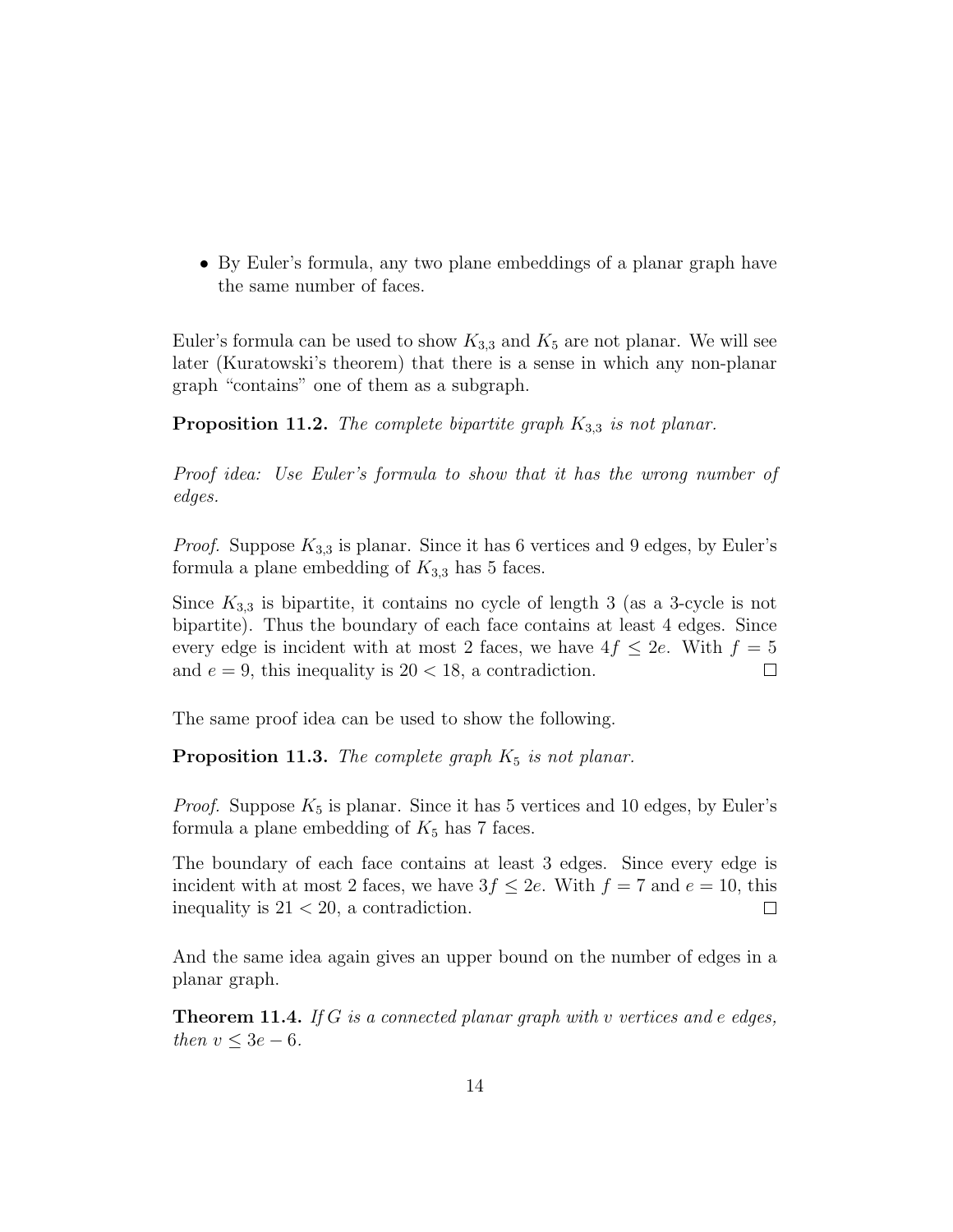Proof. Since a connected graph with at most 3 vertices has at most 3 edges, the theorem is true for all connected planar graphs with at most 3 vertices. Assume  $v \geq 4$ . If  $e < 3$  then the desired inequality holds, so assume  $e \geq 3$ .

The boundary of each face contains at least 3 edges. Since every edge is incident with at most 2 faces, we have  $3f \leq 2e$ .

By Euler's formula,  $2 = v - e + f \le v - e + 2e/3 = v - e/3$ , so that  $6 \le 3v - e$ . Rearranging gives  $e \leq 3v - 6$ .  $\Box$ 

Corollary 11.5. Every planar graph has a vertex of degree at most 5.

*Proof.* Let G be a planar graph. We can assume G is connected, otherwise the argument can be applied to a component. If every vertex has degree at least 6, then

$$
6|V| \le \sum_{v \in V} \deg(v) = 2|E| \le 2(3|V| - 6) = 6|V| - 12,
$$

 $\Box$ 

a contradiction.

An edge xy of a graph G is said to be *subdivided* if it is deleted and replaced by a path of length 2:  $x, v_{xy}, y$ , where  $v_{xy}$  is a new vertex. A graph H is a subdivision of a graph  $G$  if a graph isomorphic to  $H$  can be obtained from  $G$ by a subdividing edges (possible none).

**Theorem 11.6** (Kuratowski's Theorem, 1930). A graph is planar if and only if it has no subgraph which is a subdivision of  $K_{3,3}$  or  $K_5$ .

Kuratowski's Theorem provides a method for certifying that a graph is, or is not planar. To show that a graph is planar, give a plane embedding. To show that a graph is not planar, give a subgraph which is a subdivision of  $K_{3,3}$  or  $K_5$ .

### 12 Colouring

A k-colouring of a graph G is an assignment of k colours  $\{1, 2, \ldots, k\}$  to the vertices of G so that adjacent vertices are assigned different colours. A graph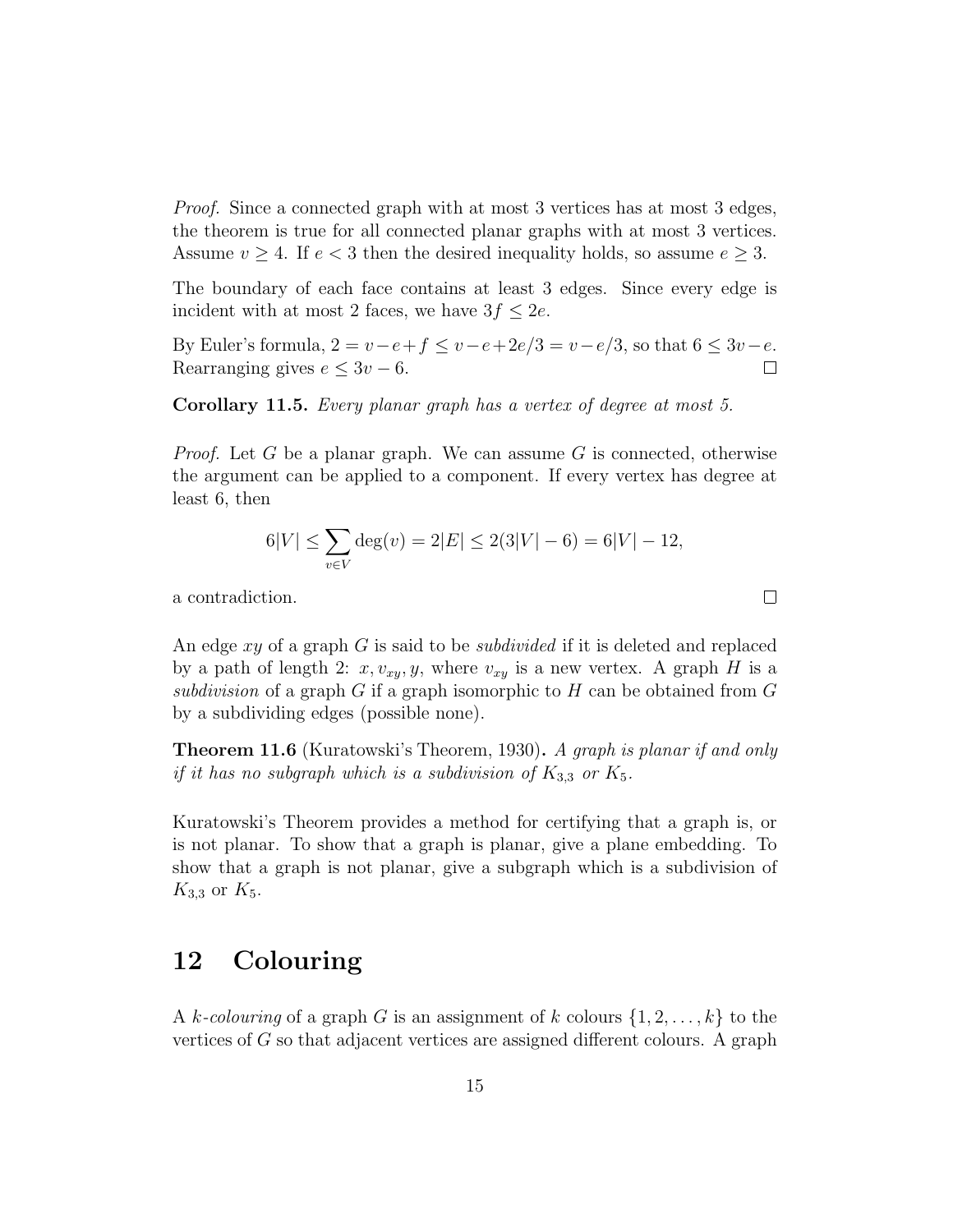G is called k-colourable if there exists a k-colouring of G. The *chromatic* number of a graph G, denoted  $\chi(G)$ , is the smallest k such that G is kcolourable. When G is clear in the context, we write  $\chi$  instead of  $\chi(G)$ .

- Every graph with *n* vertices is *n*-colourable: assign a different colour to every vertex. Hence, there is a smallest  $k$  such that  $G$  is  $k$ -colourable.
- There is no requirement in the definition that all colours be used. Thus, a graph which is k-colourable is t-colourable for every  $t \geq k$ .
- Vertices of the same colour are not adjacent.
- A graph has  $\chi = 1$  if and only if it has no edges.

By definition, a graph is 2-colourable if and only if the colours 1 and 2 can be assigned to its vertices so that every edge has one end coloured 1 and the other end coloured 2. Thus, if X is the set of vertices of colour 1, and Y is the set of vertices coloured 2, then  $(X, Y)$  is a bipartition of G. Conversely, if G is bipartite with bipartition  $(X, Y)$ , then assigning colour 1 to all vertices in X and colour 2 to all vertices in Y is a 2-colouring of  $G$ .

- A graph is 2-colourable if and only if it is bipartite.
- A graph has chromatic number 2 if and only if it is bipartite and has at least 1 edge.

**Theorem 12.1.** A graph  $G$  is bipartite if and only if it has no cycles of odd length.

*Proof.* Suppose G is bipartite with bipartition  $(X, Y)$ . Since the vertices of any cycle are alternately in  $X$  and  $Y$ , every cycle has even length.

Suppose G has no cycles of odd length. It suffices to prove the statement for connected graphs. Let  $v \in V$ . Let X be the set of all vertices joined to v by a path of even length, and let Y be the set of all vertices joined to  $v$  by a path of odd length.

We claim that  $(X, Y)$  is a bipartition of G. Since G is connected,  $X \cup Y = V$ . Suppose  $X \cap Y \neq \emptyset$ , and let  $w \in X \cap Y$ . Then there is a path from v to w of even length, and a path from  $v$  to  $w$  of odd length. Thus,  $G$  has a closed